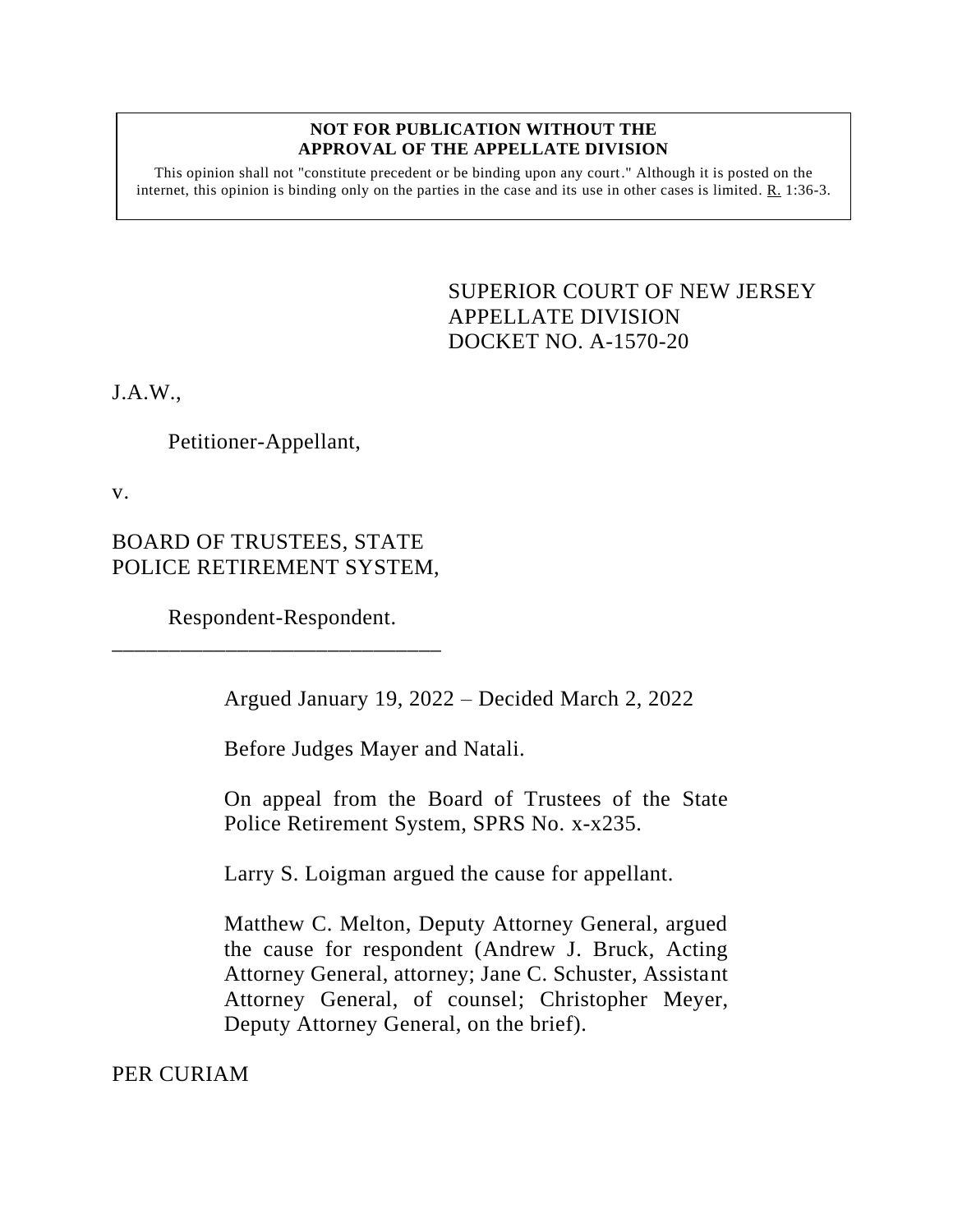From approximately November 2001 until December 13, 2018, petitioner J.A.W., <sup>1</sup> was employed as a Trooper with the New Jersey State Police (NJSP) and was a member of the State Police Retirement System (SPRS). Pursuant to N.J.S.A. 53:5A-28, a SPRS member who has "established [ten] years of creditable service" and "separated voluntarily or involuntarily from . . . service, before reaching age [fifty-five]" may receive deferred retirement benefits, provided the separation is "not by removal for cause on charges of misconduct or delinquency." Petitioner's application for those future benefits was denied by the Board of Trustees of the State Police Retirement System (Board) in a final decision on that ground and he now appeals. We affirm.

# I.

In 2018, petitioner was charged with one count of fourth-degree falsifying or tampering with records, N.J.S.A. 2C:21-4, arising from allegations that in February 2018, he administered an Alcotest without being certified to do so, and submitted reports falsely identifying another officer as the Alcotest

<sup>&</sup>lt;sup>1</sup> In our March 15, 2021 order, we denied petitioner's application to seal the record but directed that all filings identify petitioner by his initials.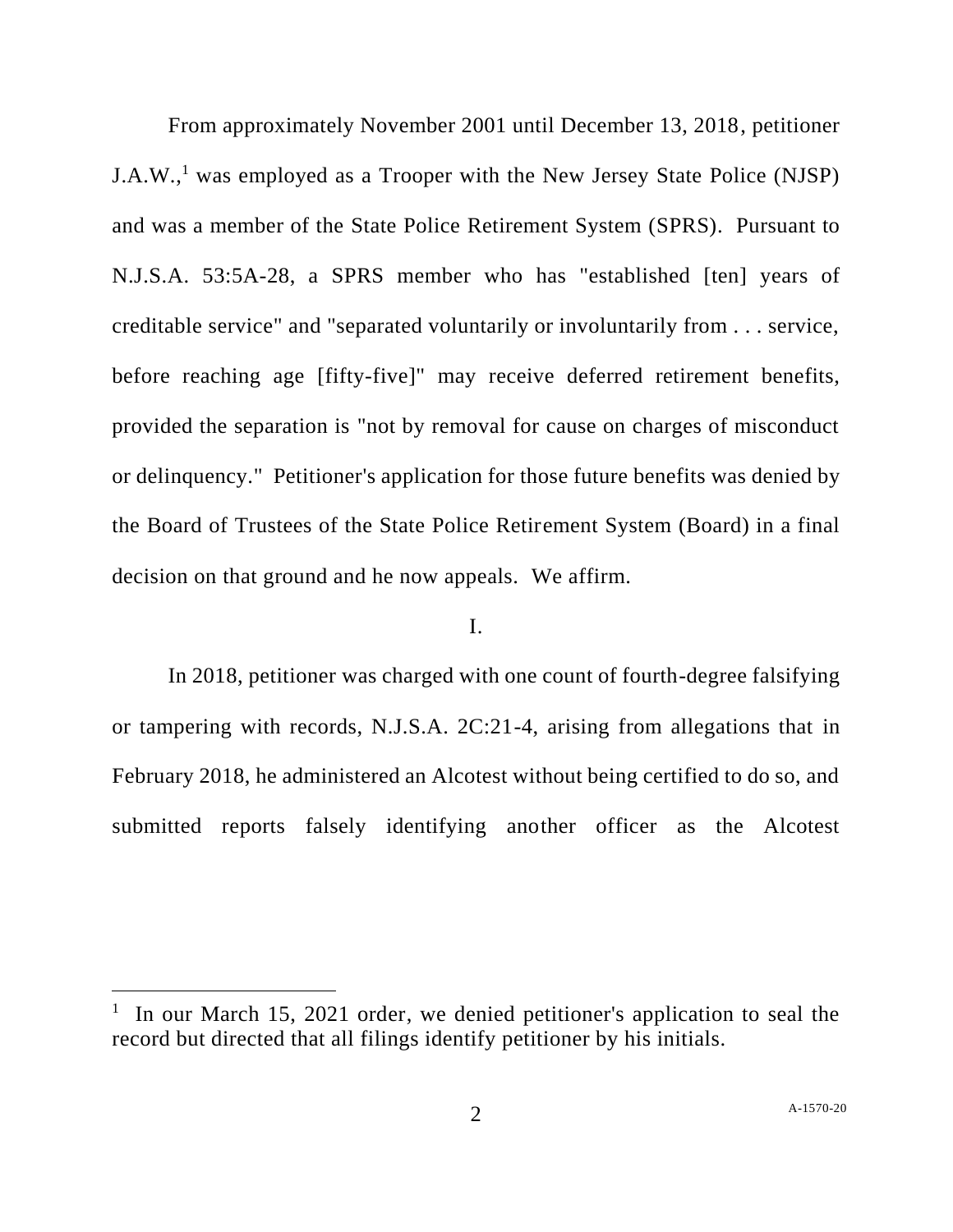administrator.<sup>2</sup> Petitioner applied for admission into a Pretrial Intervention Program (PTI), and as a condition for his admission into that diversionary program, his employment with the State Police was terminated by way of a consent order of forfeiture of employment, which indicated that it was entered "pursuant to N.J.S.A. 2C:51-2."

Petitioner completed his PTI requirements, and the court dismissed his criminal charge. He then applied for expungement of his criminal record, which the court also granted.

Petitioner thereafter applied for deferred SPRS retirement benefits. The Board reviewed and denied his application in an October 8, 2020 letter, finding his termination constituted a "forced resignation" or "removal for cause" under N.J.S.A. 53:5A-28. He then requested reconsideration of his application and a hearing before the Office of Administrative Law (OAL), which the Board denied.

In petitioner's reconsideration request, his then-counsel wrote to the Board on November 11, 2020 and stated that petitioner had an "impeccable record" but acknowledged that his separation of employment was related to a "2018 incident

 $2$  Petitioner waived his right to require the State to proceed by way of indictment as well as his right to a jury trial. Accordingly, the State charged him with the fourth-degree charge by way of accusation.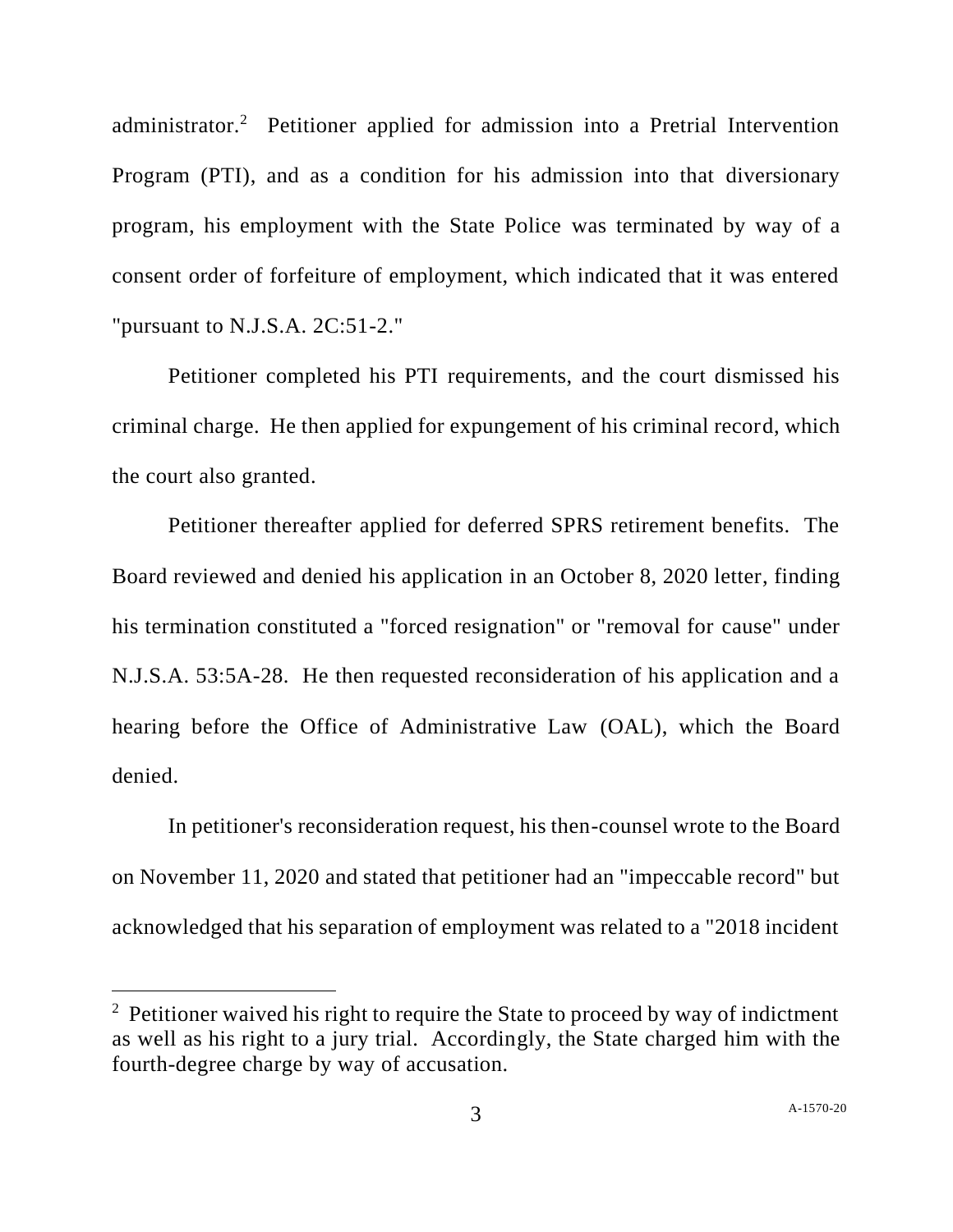where [petitioner] administered a breathalyzer test with the wrong Trooper's name on the certification." Counsel further explained it was petitioner's amendment of "that certification and report that led to the . . . filing [of] fourthdegree charges against him."

Petitioner's counsel also disputed that he was removed for cause under N.J.S.A. 53:5A-28, claiming he voluntarily resigned and was never subject to disciplinary charges based on misconduct or delinquency. Finally, on January 25, 2021, his counsel also requested that the Board either omit or redact from its final decision any information regarding the February 2018 incident in light of the expungement order, claiming the "public disclosure of events that were expunged . . . would be inconsistent with [that] order."

The Board issued a final agency determination and explained that under N.J.S.A. 53:5A-28 eligibility for deferred retirement benefits "turns on whether the applicant was removed for cause 'on charges of misconduct or delinquency.'" The Board also stated, relying on Widdis v. Pub. Emp. Ret. Sys., 238 N.J. Super. 70, 80 (App. Div. 1990), and two unpublished cases from our court, that "[i]t is well-settled that a forfeiture of public employment pursuant to N.J.S.A. 2C:51- 2 constitutes an 'involuntary termination' and/or 'removal for cause' for purposes of N.J.S.A. 53:5A-28." It therefore determined petitioner was ineligible to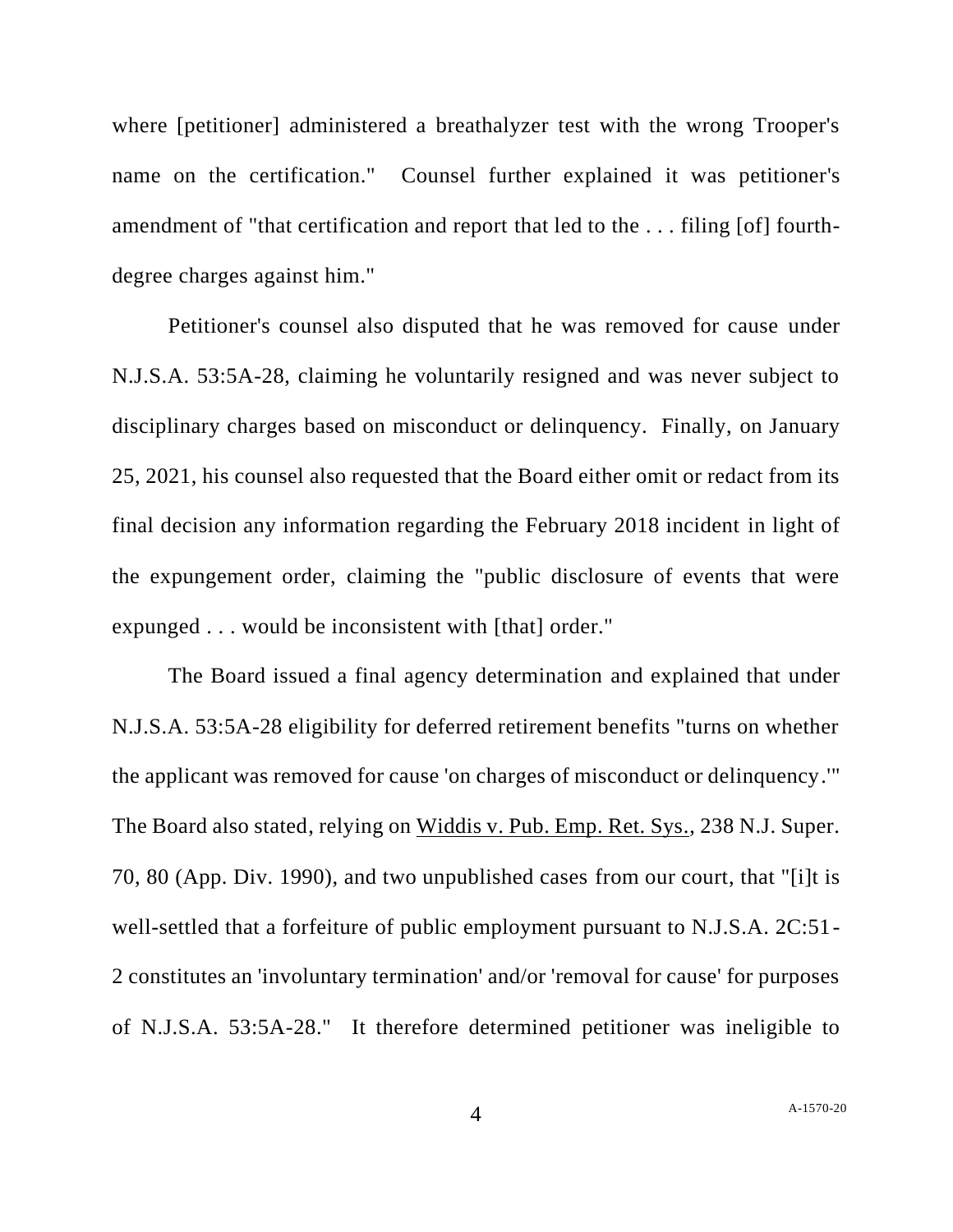receive deferred benefits because he consented to the December 13, 2018 forfeiture order, which was premised on charges of misconduct.

The Board explicitly rejected petitioner's argument that he was entitled to deferred benefits because he was not convicted of a crime. It stated that disqualification under N.J.S.A. 53:5A-28 requires only "charges of misconduct" and explained that such "misconduct" need not be criminal, nor even an indictable offense, again relying on unpublished cases from our court for that proposition. Finally, the Board explained that because the matter did not "entail any disputed questions of fact" an evidentiary hearing was not required. This appeal followed.

### II.

We distill from petitioner's appellate submissions four primary arguments. He first argues that the Board erred in interpreting N.J.S.A. 53:5A-28 and concluding he was subject to the automatic forfeiture of his deferred retirement benefits. Instead, he claims his eligibility should have been considered by balancing the equitable factors enumerated in Uricoli v. Board of Trustees, Police & Firemen's Retirement System, 91 N.J. 62 (1982), as codified in N.J.S.A. 43:1-3. Second, petitioner contends the Board erred because it relied on cases that involved applicants who had been convicted of crimes, unlike his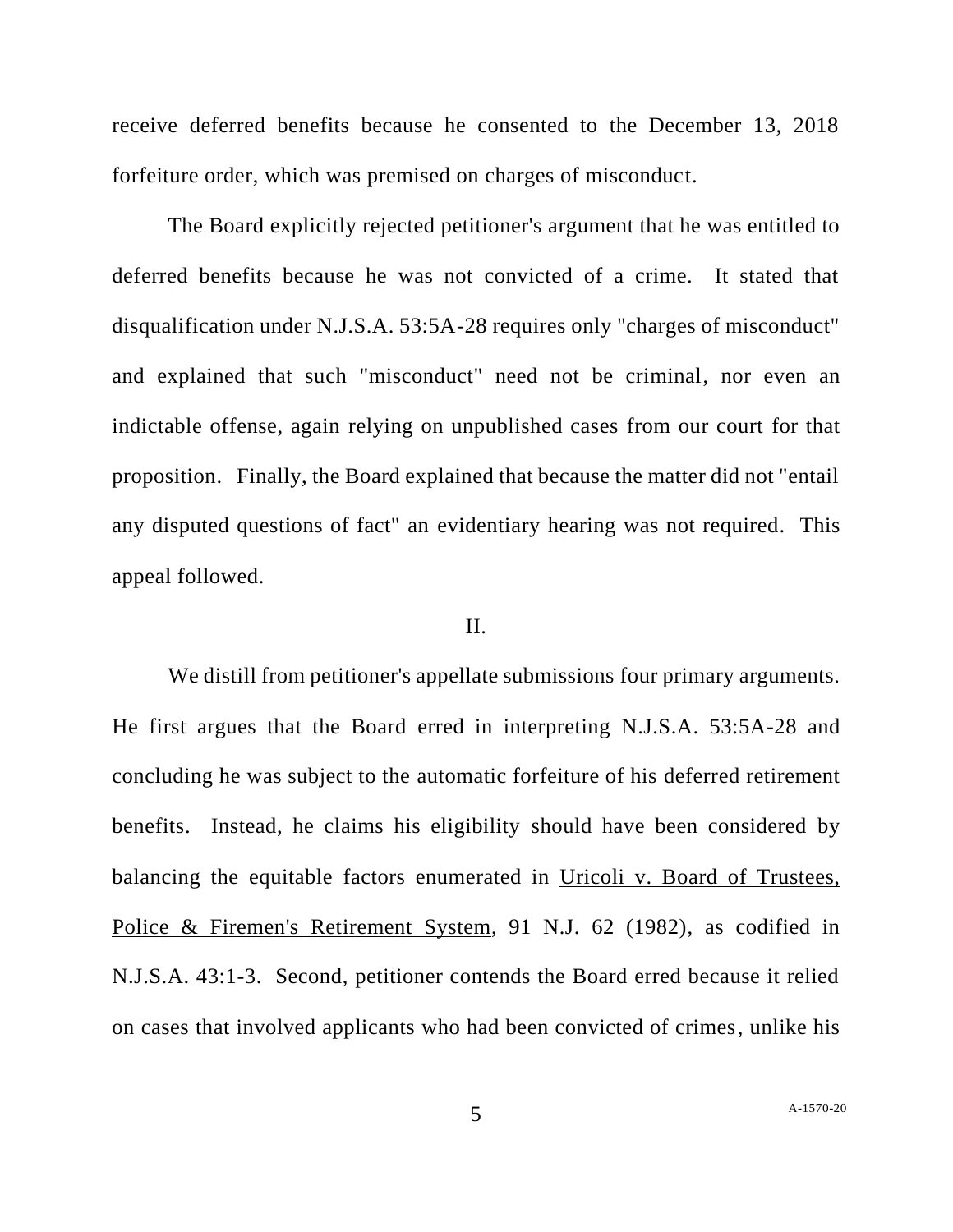circumstance, that merely involved charges that were dismissed after he completed PTI. Third, he argues that the Board's decision was "improper in the absence of fact-finding," and that the Board erroneously relied on his expunged records. Finally, relying on State v. Anderson, 463 N.J. Super. 168 (App. Div. 2020), aff'd as modified, 248 N.J. 53 (2021), cert. denied, 142 S. Ct. 770 (2022), he maintains for the first time before us that the complete forfeiture of his pension was an excessive punishment.<sup>3</sup> We disagree with all of these arguments.

We review petitioner's contentions in accordance with our standard of review and note, significantly, that N.J.S.A. 53:5A-30 authorizes the Board to interpret and implement N.J.S.A. 53:5A-28. In such circumstances, we generally give deference "to the interpretation of statutory language by the agency charged with the expertise and responsibility to administer the scheme . . . 'unless the interpretation is "plainly unreasonable."'" Acoli v. N.J. State Parole Bd., 224 N.J. 213, 229-30 (2016) (quoting In re Election Law Enf't Comm'n Advisory Op. No. 01-2008, 201 N.J. 254, 262 (2010)). "If there is any

<sup>&</sup>lt;sup>3</sup> Petitioner also incorrectly contends that the Board determined that his service was "not creditable." The Board clearly found that petitioner earned sixteen years and nine months of service credits, which are determined under N.J.S.A. 53:5A-6. The Board's decision, however, addressed whether petitioner was eligible for deferred retirements benefits pursuant to N.J.S.A 53:5A-28. The amount of petitioner's creditable service and his right to deferred retirement are distinct concepts addressed under separate statutory provisions.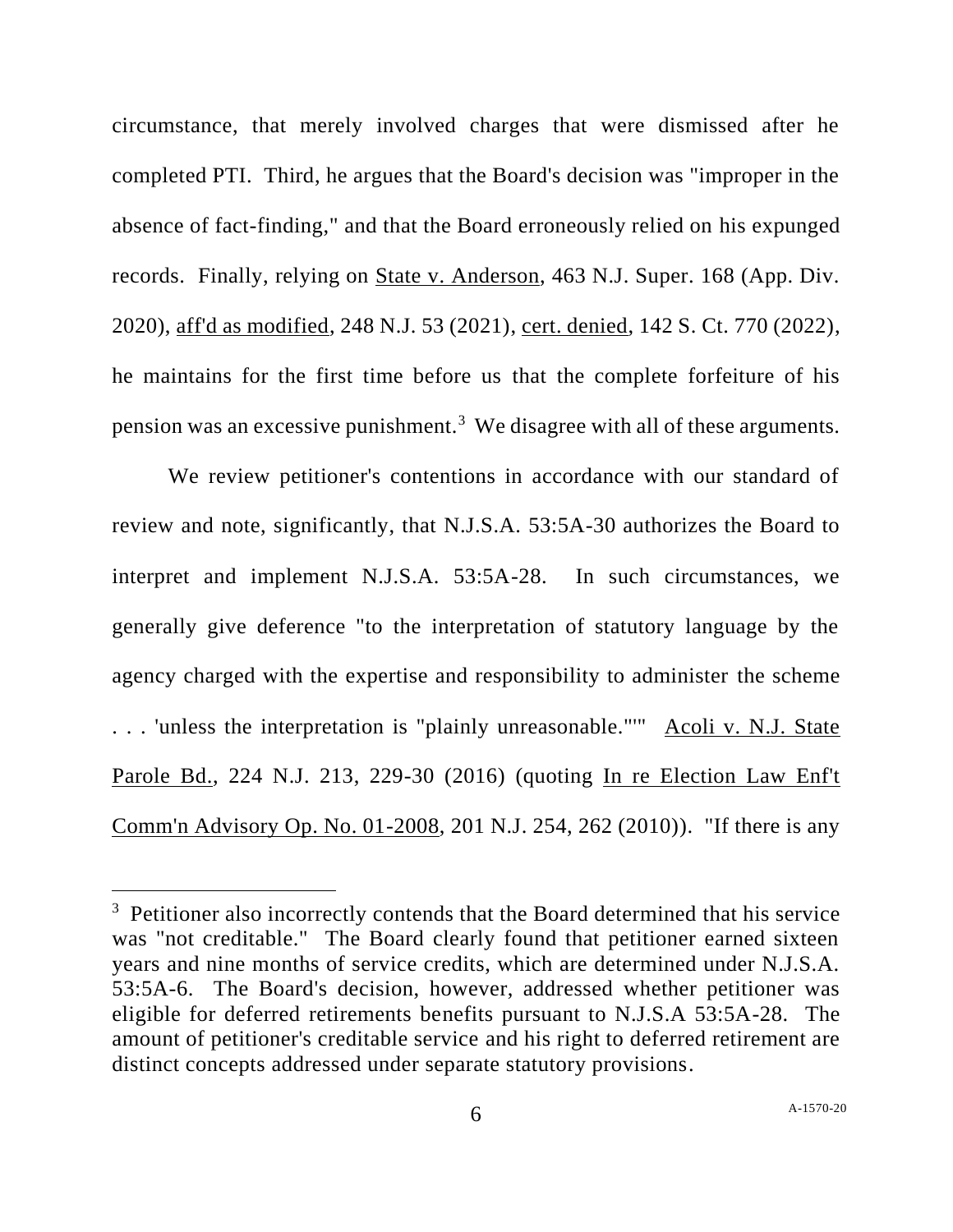fair argument in support of the course taken [by the agency] or any reasonable ground for difference of opinion among intelligent and conscientious officials, the decision" should not be disturbed. Lisowski v. Borough of Avalon, 442 N.J. Super. 304, 330 (App. Div. 2015) (alteration in original) (quoting City of Newark v. Nat. Res. Council in Dep't of Envtl. Prot., 82 N.J. 530, 539 (1980)).

Further, when reviewing pension disputes like the deferred retirement benefits at issue here, we recognize that "the public pension systems are bound up in the public interest and provide public employees significant rights which are deserving of conscientious protection." Zigmont v. Bd. of Trs., 91 N.J. 580, 583 (1983). "[P]ension statutes are 'remedial in character' and 'should be liberally construed and administered in favor of the persons intended to be benefited thereby.'" Klumb v. Bd. of Educ. of Manalapan-Englishtown Reg'l High Sch. Dist., Monmouth Cty., 199 N.J. 14, 34 (2009) (quoting Geller v. Dep't of Treasury, Div. of Pensions & Annuity Fund, 53 N.J. 591, 597-98 (1969)). They must also "be liberally construed in favor of public employees . . . [because] they constitute deferred compensation earned by the employee during his years of service." Widdis, 238 N.J. Super. at 78. However, while "an employee is entitled to [such] liberality . . . when eligible for benefits, . . .

7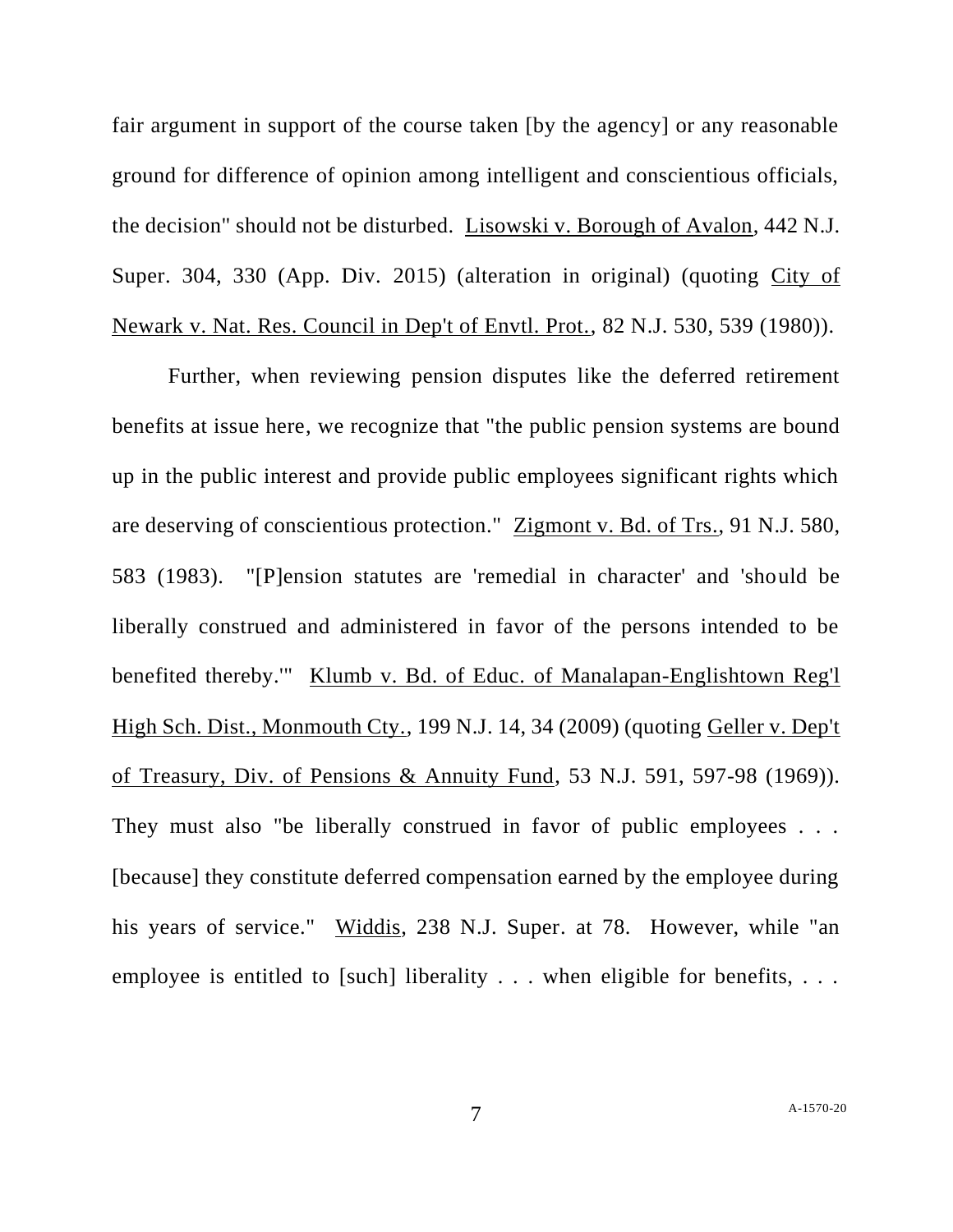eligibility is not to be liberally permitted." Smith v. State, Dep't of Treasury,

Div. of Pensions & Benefits, 390 N.J. Super. 209, 213 (App. Div. 2007).

### III.

With these principles in mind, we turn to petitioner's first and second arguments which are resolved by the following pertinent language of N.J.S.A. 53:5A-28:

> Should a [SPRS] member, after having established [ten] years of creditable service . . . be separated voluntarily or involuntarily from the service, before reaching age [fifty-five], and not by removal for cause on charges of misconduct or delinquency, such person may elect to receive the payments provided . . . or a deferred retirement allowance . . . .

[(emphasis added).]

The plain language of this statute leaves no room for discretion by the Board: any member removed as a public employee for charges of misconduct or delinquency is ineligible to receive benefits from SPRS as a matter of law. Although the terms "misconduct" or "delinquency" are not defined, there is, however, no support in the statute for the interpretation urged by petitioner that the "charges" referenced must develop into criminal convictions before the Board can deny deferred retirement benefits. See DiProspero v. Penn, 183 N.J.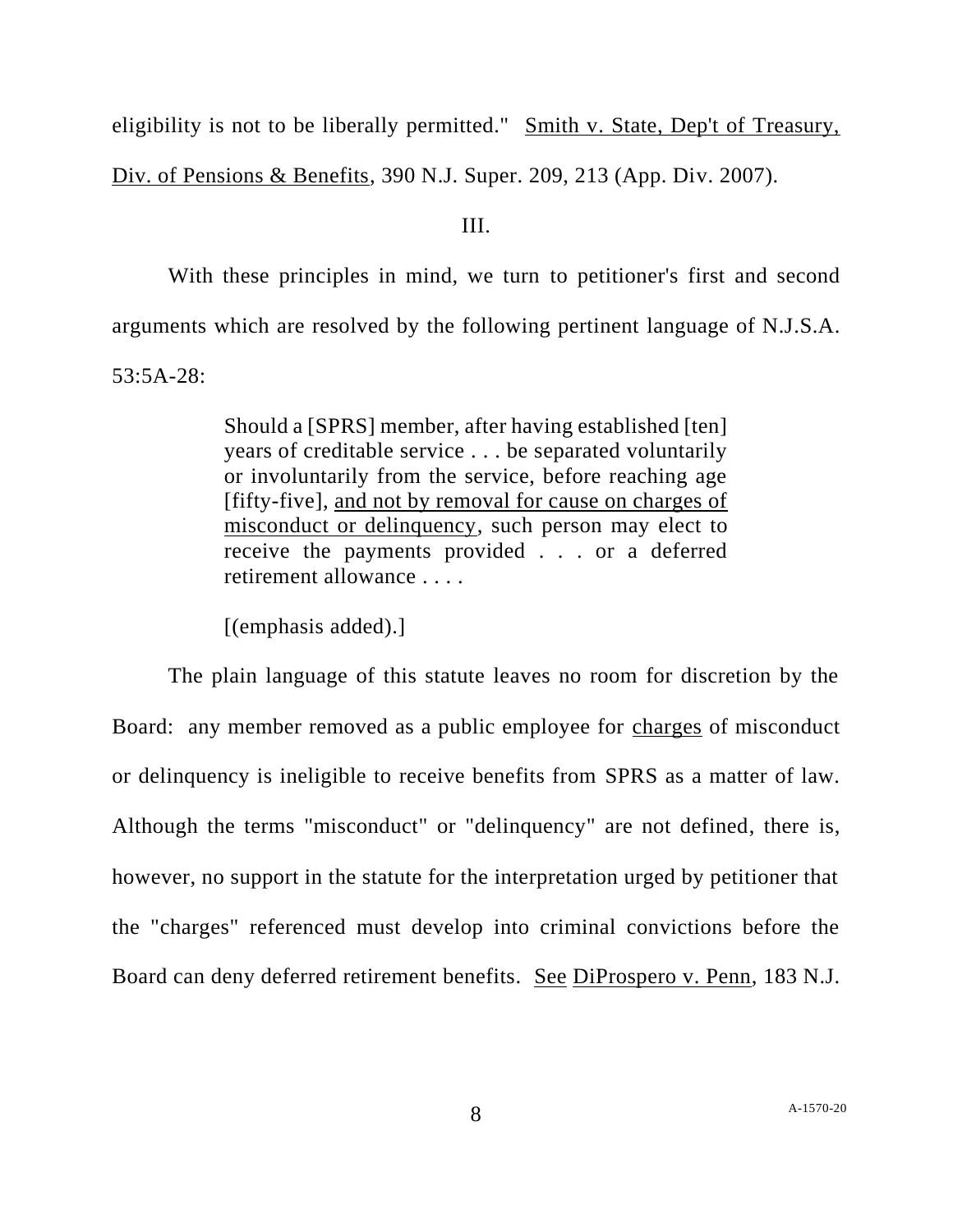477, 492 (2005) ("We ascribe to the statutory words their ordinary meaning and significance.").

In this case, the Board evaluated petitioner's request for deferred retirement benefits and determined based on the entry of the forfeiture order and other proofs submitted,<sup>4</sup> that petitioner's employment was terminated after he was "charged with one count of fourth-degree Falsifying or Tampering with records in violation of N.J.S.A. 2C:21-4," and he was ordered to "forfeit any and all public employment."

Further, petitioner was clearly subject of an involuntary separation from the State Police for cause. Although he vaguely contends he "ended his employment with the State Police," there is no evidence in the administrative or appellate record to support the conclusion, by way of direct evidence or reasonable inference, that petitioner voluntarily ceased working with the State Police of his own accord and before the State filed criminal charges against him.

<sup>&</sup>lt;sup>4</sup> For reasons unexplained by the parties, the October 8, 2020 correspondence which memorializes the Board's initial decision is not included in the record on appeal. Further, petitioner included only the November 11, 2020 and January 25, 2021 letters from his counsel in support of reconsideration. Thus, it does not appear that all materials referenced and relied upon by the Board are before us.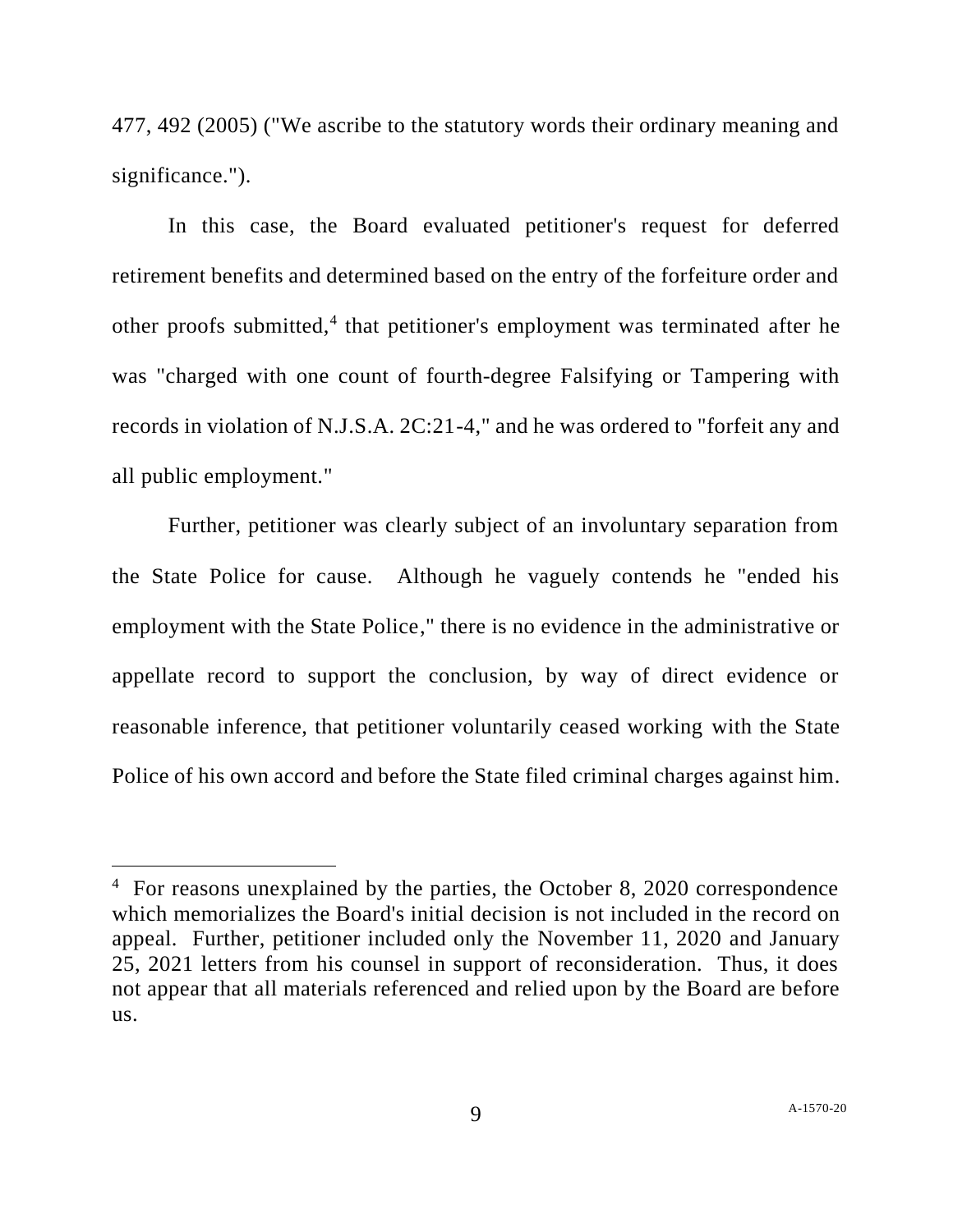Instead, as evidenced by his plea colloquy and the forfeiture order, the record supports but one conclusion: he forfeited his position as a condition of his admission into PTI. See Widdis, 238 N.J. Super. at 80 ("Involuntary termination means . . . that the member has been fired or forced to resign."). Indeed, his separation from the State Police occurred on December 13, 2018, the date of the forfeiture order. That separation was clearly based on "charges of misconduct or delinquency" because it was predicated on his charge of falsifying or tampering with records. N.J.S.A. 53:5A-28. Therefore, the Board's decision was not "plainly unreasonable," and as a consequence, is entitled to our deference. Petitioner was properly denied retirement benefits pursuant to N.J.S.A. 53:5A-28.

We also conclude that Uricoli provides no support for plaintiff's claim for deferred benefits under the statute because the applicable statute here, N.J.S.A. 53:5A-28, is unlike N.J.S.A. 43:16-2 and N.J.S.A. 43:16A-7, the Police and Firemen's Retirement System (PFRS) disability provisions at issue in Uricoli. As noted, the terms of N.J.S.A. 53:5A-28 plainly condition a SPRS member's eligibility for deferred retirement benefits upon the absence of any for-cause removal from employment and in this regard parallels the automatic-forfeiture language expressed in the deferred retirement provisions of the PFRS statute .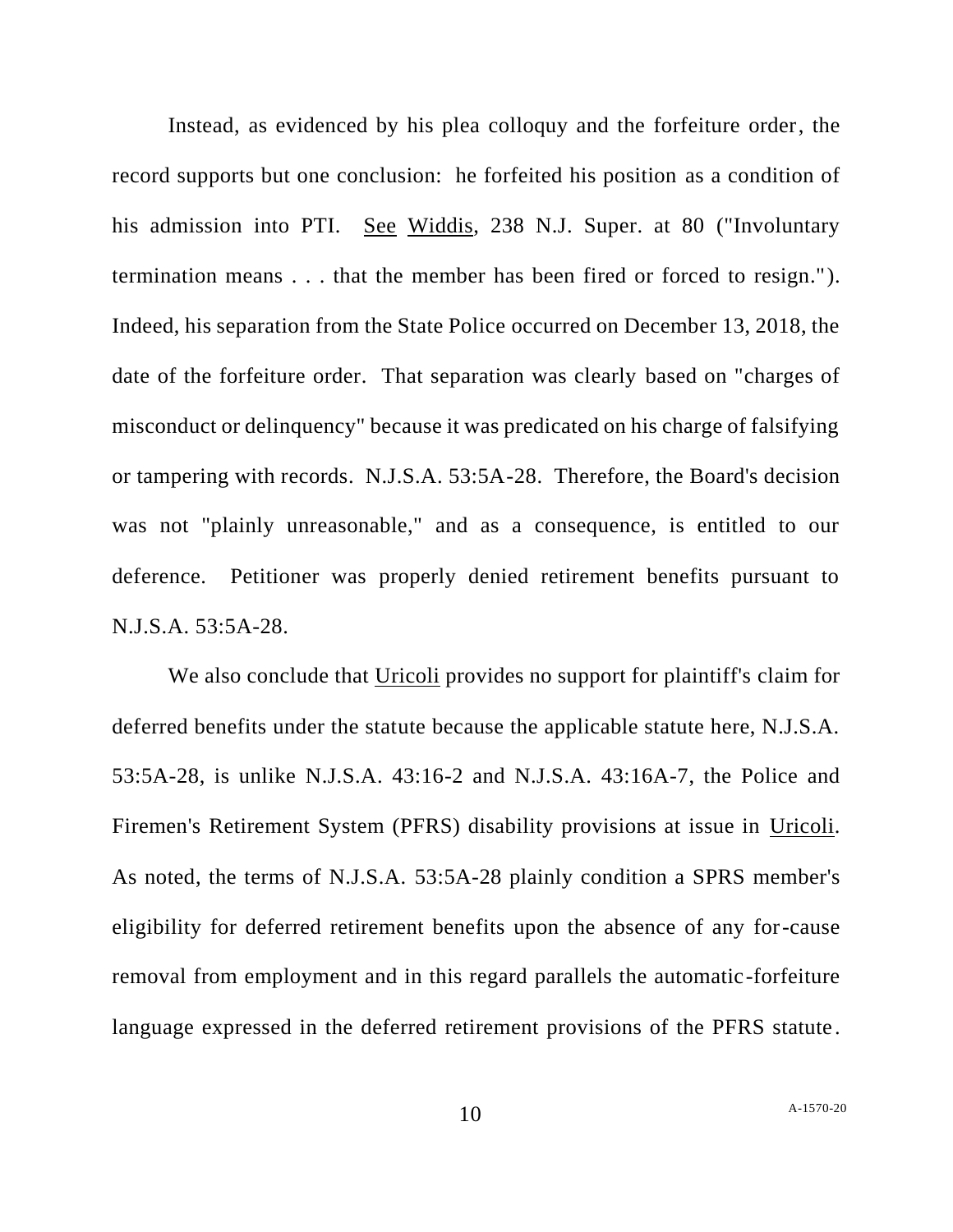See N.J.S.A. 43:16A-11.2 (requiring that the claimant was not removed "for cause on charges of misconduct or delinquency"). It is also similar to the language in the statutes governing deferred retirement benefits under the Public Employees Retirement System (PERS). See N.J.S.A. 43:15A-38 (disqualifying a public employee in the PERS system from receiving deferred retirement benefits if he or she has been "remov[ed] for cause on charges of misconduct or delinquency"). Simply put, the Uricoli factors are only applicable when automatic forfeiture is not provided for by statute. See Uricoli, 91 N.J. at 74 (noting that Uricoli was barred from claiming deferred retirement benefits under N.J.S.A. 43:16A-11.2, the PFRS analog to N.J.S.A. 53:5A-28). Thus, the multifactor balancing test of Uricoli is simply inapplicable here.

We reached a similar conclusion in Borrello v. Board of Trustees, Public Employees' Retirement System, 313 N.J. Super. 75 (App. Div. 1998) concerning the unqualified forfeiture language of the PERS deferred retirement provision, N.J.S.A. 43:15A-38. The petitioner in Borrello had been dismissed from his employment as a parks supervisor after he was convicted of third-degree misconduct in office. Id. at 76. The PERS Board, relying upon the terms of the statute, denied his claim for benefits. Ibid. Borrello argued on appeal that the Board had erred in not applying the Uricoli balancing factors. Ibid. We affirmed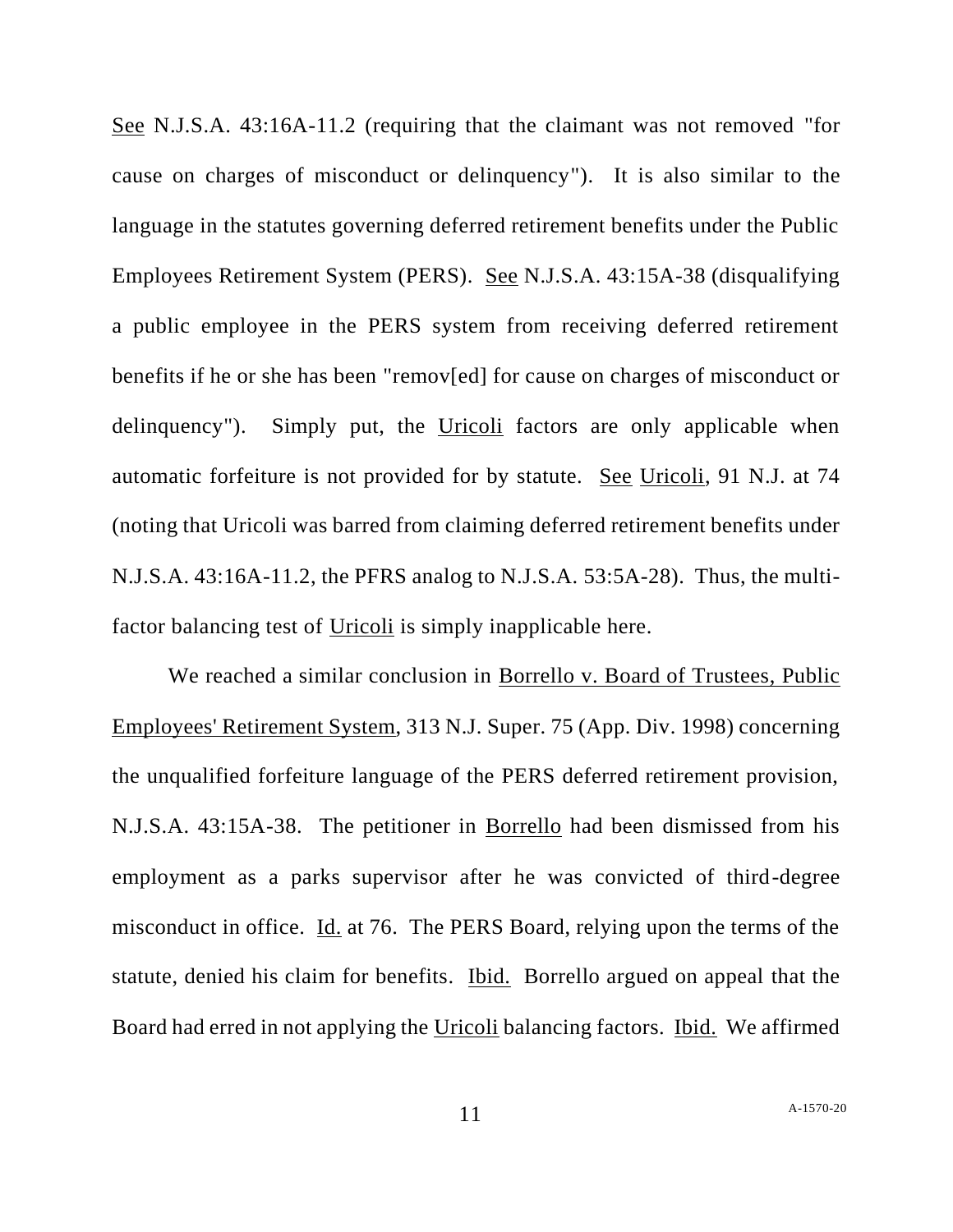the denial of benefits, determining that his right to obtain deferred retirement benefits was "automatically forfeited by the express language" of the statute. Id. at 78. See also Anderson, 248 N.J. at 73-74.

Finally, we conclude petitioner's contention that we should reverse the Board's decision because it relied on cases involving applicants who had been convicted of crimes, whereas his charge was dismissed after his completion of PTI, is similarly without merit. Regardless of the authority relied upon by the Board, as addressed, supra, and as the Board clearly explained, ineligibility for deferred benefits pursuant to N.J.S.A. 53:5A-28 requires only "charges of misconduct or delinquency" rather than an actual conviction.<sup>5</sup> The fact that petitioner was not convicted is immaterial under the plain language of N.J.S.A. 53:5A-28, in light of his agreement to forfeit his pension as a condition of entering PTI to address the fourth-degree charge.

## IV.

We also reject petitioner's third contention that the Board improperly reached its decision without necessary and required fact-finding and without a

<sup>&</sup>lt;sup>5</sup> We understand that in certain counties, the State conditions an individual's admittance into PTI on a guilty plea. As no party has provided us with a Judgment of Conviction, or represented that defendant did, in fact, plead guilty prior to his entry into the diversionary program, we assume for purposes of our opinion that he did not.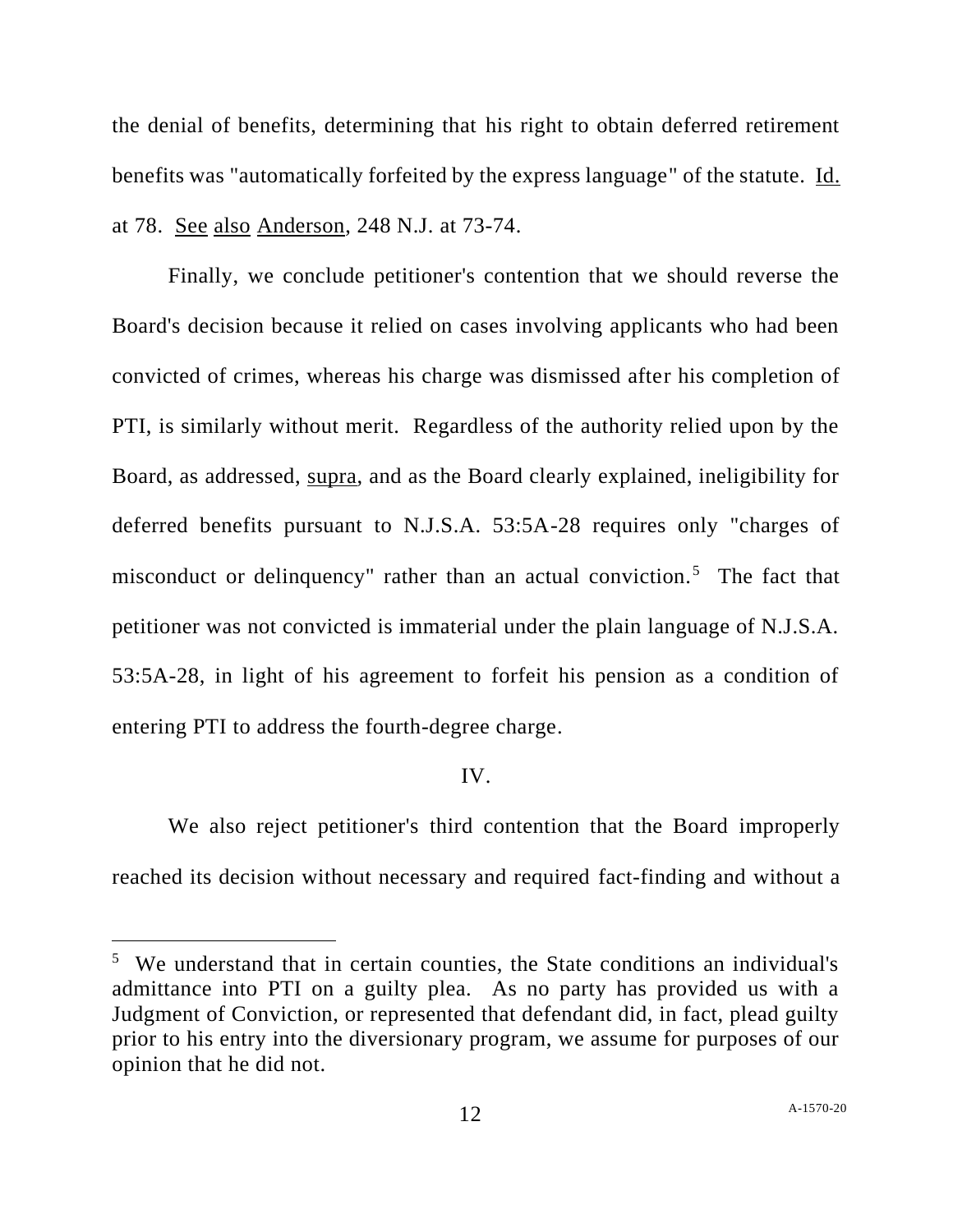contested hearing before the OAL. He also claims the Board erroneously relied on expunged records, and specifically the accusation charging him with fourthdegree falsifying records and the consent order in which petitioner agreed to "forfeit" his public employment as a condition of entering PTI. We conclude all of these arguments are without merit.

"Fact-finding is a basic requirement imposed on agencies that act in a quasi-judicial capacity." In re Issuance of Permit by Dep't of Envtl. Prot., 120 N.J. 164, 172 (1990). "An agency must engage in fact-finding to the extent required by statute or regulation . . . ." Id. at 173. If, after conducting that careful and principled review, an appellate court is satisfied that the findings and conclusions of the administrative body find support in the record, an affirmance is appropriate. In re Taylor, 158 N.J. 644, 657 (1999). "It is wellestablished that where no disputed issues of material fact exist, an administrative agency need not hold an evidential hearing in a contested case." Frank v. Ivy Club, 120 N.J. 73, 98 (1990); see also N.J.A.C. 17:1-1.3(g) ("If the granted appeal involves solely a question of law, the Board . . . may . . . issue a final determination, which shall include detailed findings of fact and conclusions of law, based upon the documents, submissions and legal arguments of the parties.").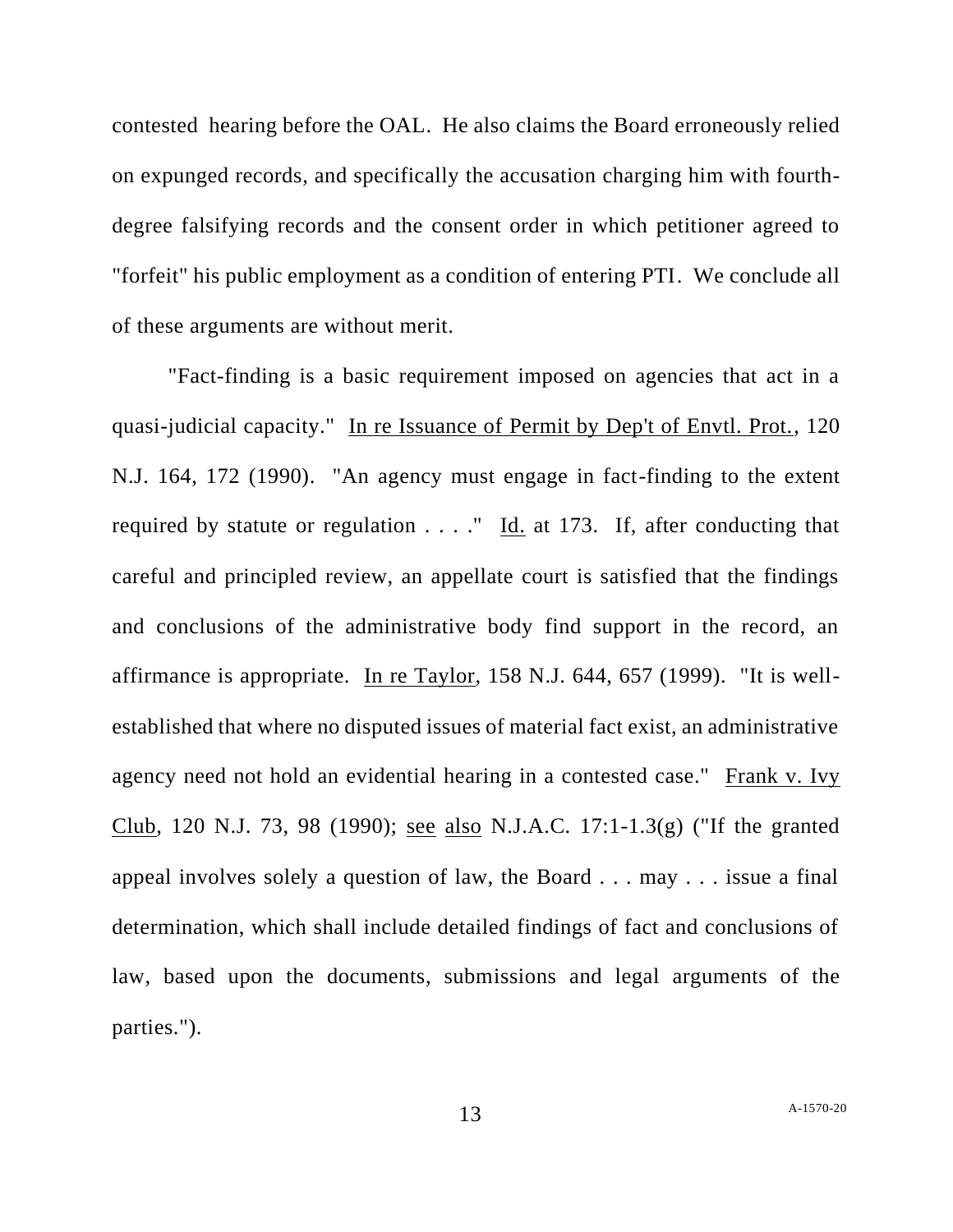Here, the Board clearly engaged in fact-finding, which it expressly set forth in its written final agency decision. Further, it did not err in declining to afford petitioner a hearing because, as the Board explained, its decision did not turn on any material issues of fact, and petitioner has failed to identify any before us. There is no dispute that he was charged with a fourth-degree crime that directly involved his employment as a Trooper, and for which he agreed to forfeit his job and any future right to public employment, as a condition to enter PTI.

The Board also did not err in relying on the December 13, 2018 order of forfeiture of employment. "Expungement" is defined by statute as: "the extraction, sealing, impounding, or isolation of all records on file within any court, detention or correctional facility, law enforcement or criminal justice agency concerning a person's detection, apprehension, arrest, detention, trial or disposition of an offense within the criminal justice system." N.J.S.A. 2C:52-1. "Unless otherwise provided by law, if an order of expungement is granted, the arrest, conviction and any proceedings related thereto shall be deemed not to have occurred." N.J.S.A. 2C:52-27.

Before us, the Board argues that it properly considered the expungement order consistent with In re D.H., 204 N.J. 7 (2010). In that case, our Supreme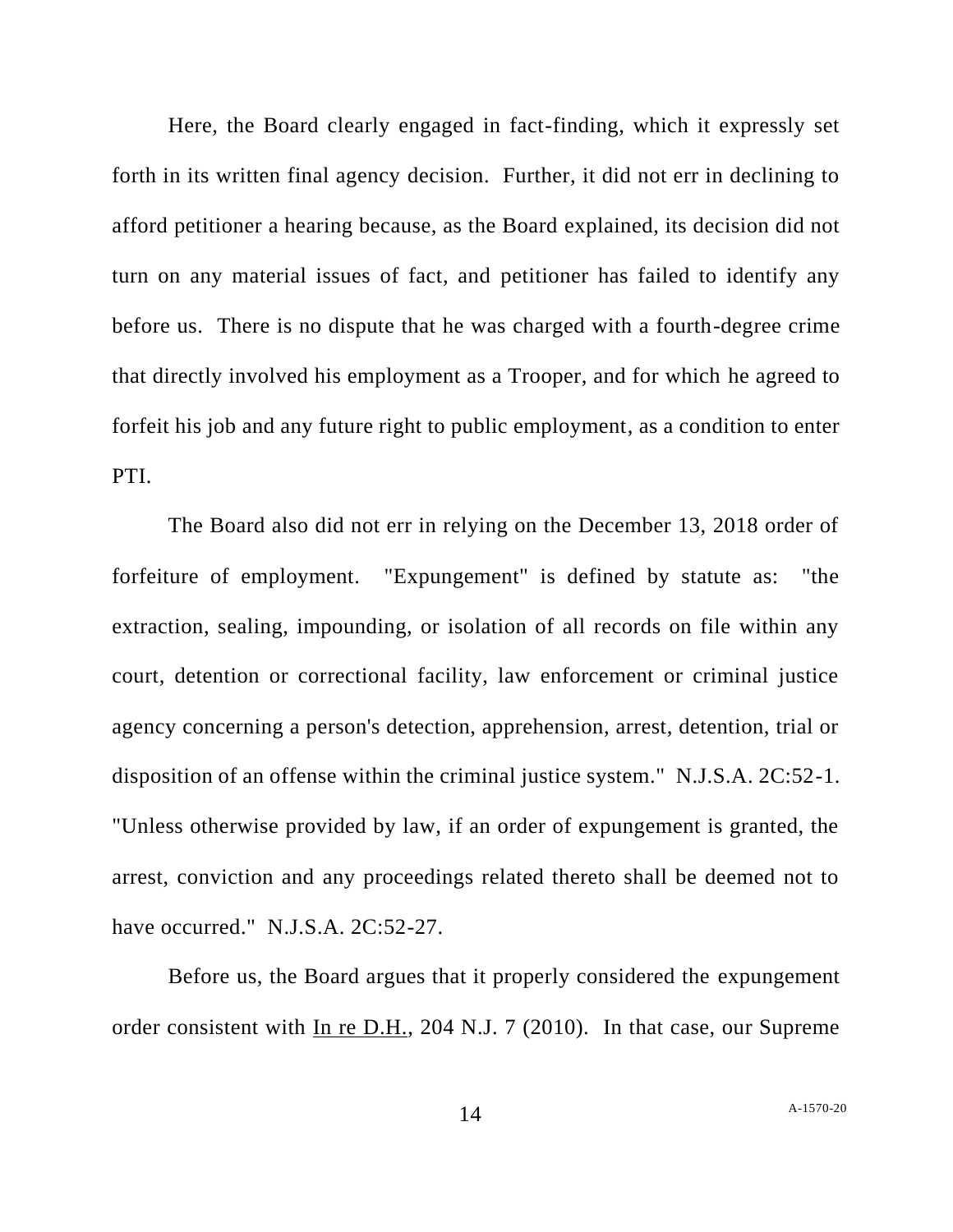Court held "the entry of an order of expungement should have no effect—either direct, collateral or preclusive—on a separate mandatory order of forfeiture of public employment." Id. at 25. It reasoned that forfeiture of public employment under N.J.S.A. 2C:51-2 is a "result 'otherwise provided by law' that is exempt from the expungement statute." Id. at 24 (quoting N.J.S.A. 2C:52-27). Further, it concluded such an interpretation gave "full expression to the policies underlying both" statutes. Id. at 25.

Petitioner again stresses that unlike In re D.H., and the other cases relied on by the Board, petitioner was never convicted of a crime, and thus despite his consent to an order relying on N.J.S.A. 2C:51-2, that cited authority is inapplicable to his circumstance. We need not resolve the parties differing interpretation of In re D.H. because the Board was permitted to rely on the forfeiture order as petitioner requested that the Board do so. Indeed, in its final decision, the Board expressly noted that the forfeiture order was actually provided to it by petitioner's counsel, who stated it was "required" for their determination, which evidenced petitioner's consent for the Board to consider the order. See, e.g., Ulinsky v. Avignone, 148 N.J. Super. 250, 255-56 (App. Div. 1977) (explaining that a defendant who obtained an expungement can "authorize and consent" to the disclosure of expunged records). We also do not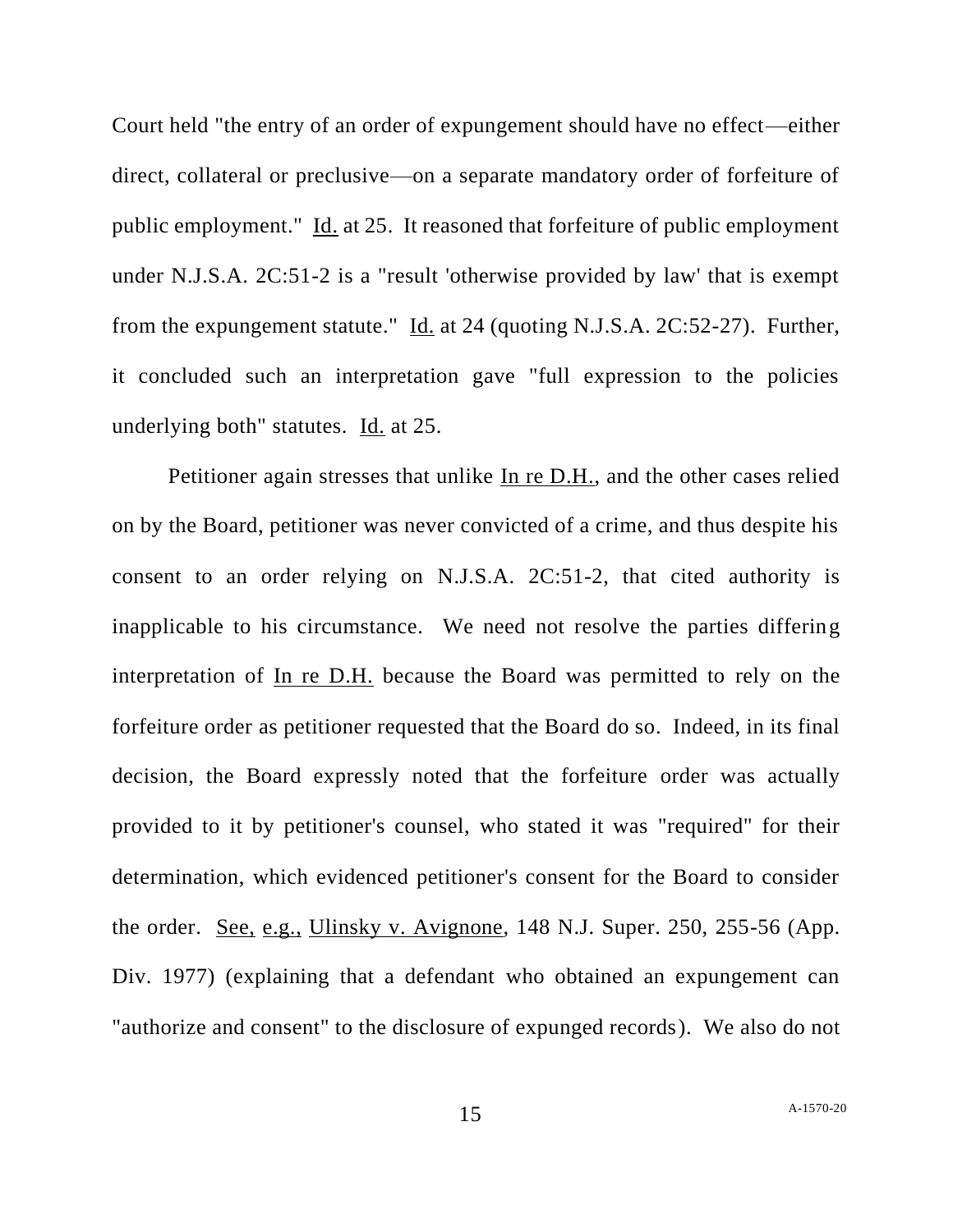consider petitioner's counsel request the Board omit or redact reference to the February 18 incident in its final decision as a limitation on the Board's ability to consider the forfeiture order.

 Further, as a matter of fundamental fairness, it was proper for the Board to consider the fact that defendant was charged with a fourth-degree offense, for which he forfeited his position with the State Police and entered PTI, as those facts were critical to the Board's obligations when interpreting the applicable statute before it. See In re Osworth, 365 N.J. Super. 72, 78 (App. Div. 2003) (a court properly considered the "underlying facts" of charges dismissed after PTI when considering an application for a firearms permit).

Finally, although petitioner contends the Board improperly relied on the expunged accusation, there is no reference to that document in the Board's final decision. That defendant was so charged was also identified in the forfeiture order and was not a contested fact, in any event.

We acknowledge that the forfeiture order referenced N.J.S.A. 2C:51-2. That statute requires forfeiture of a position such as one held by petitioner if he is "convicted of an offense . . . involving dishonesty or of a crime of the third degree or above" or of "an offense involving or touching such office, position or employment" or as otherwise required by our Constitution.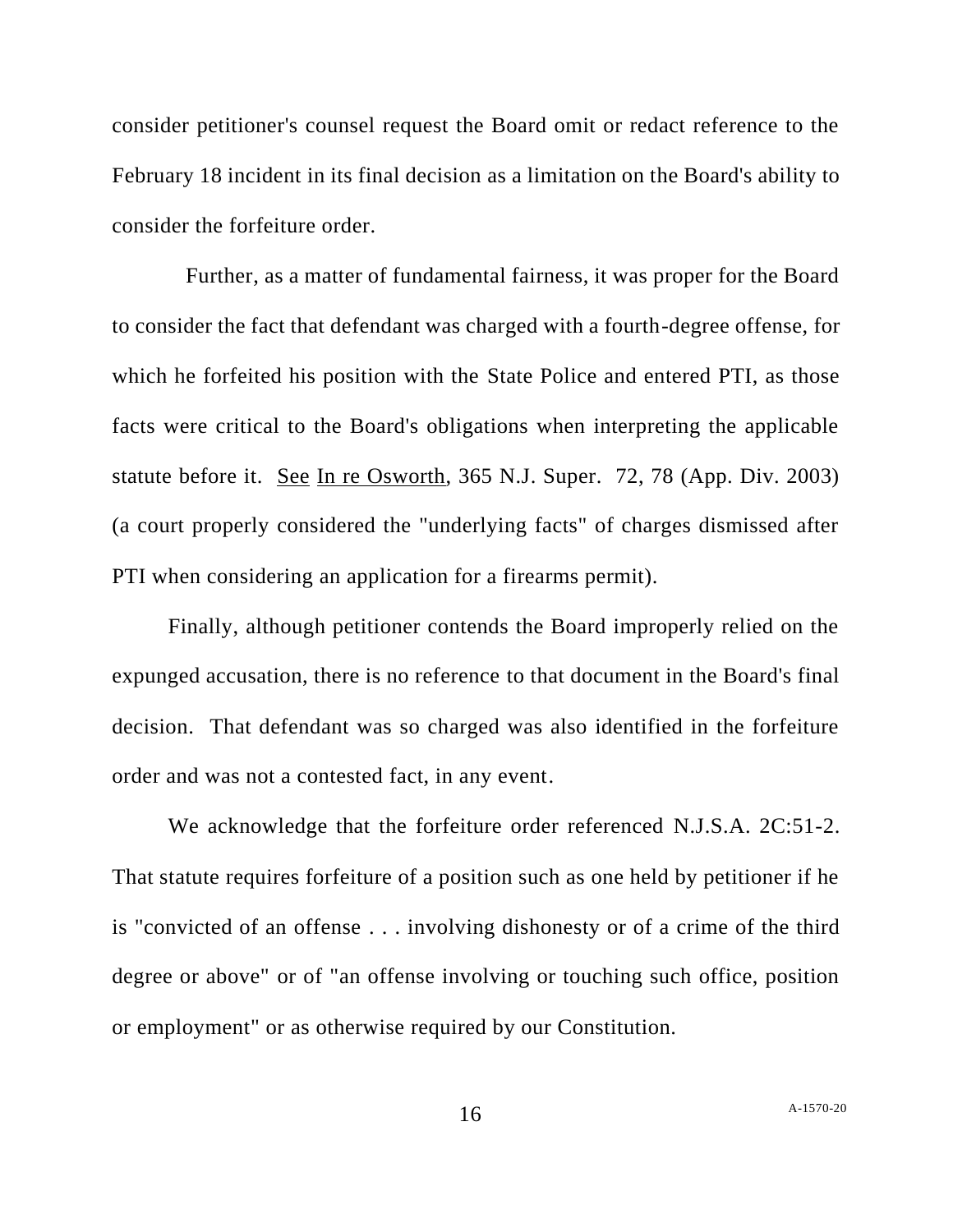As petitioner stresses before us, he was never convicted of a crime. As best we can discern from his contentions before us, it was therefore improper for the Board to rely on N.J.S.A. 2C:51-2, and assumedly the forfeiture order that relied upon that statutory provision, to deny petitioner his deferred retirement benefits. We do not agree because even without reference to N.J.S.A. 2C:51-2, the forfeiture order to which petitioner consented provides the critical information necessary to support the Board's decision.

First, as noted, the forfeiture order contained a reference to the fourthdegree offense for which defendant was charged. Second, it indisputably established that petitioner consented to forfeiting "any and all public employment" and was "forever disqualified from holding any position of honor, trust, or profit under the State . . . or political subdivisions." Further, the employment forfeiture order was consistent with petitioner's statement at the plea hearing. Thus, that the order referenced N.J.S.A. 2C:51-2 was not critical to resolution of the issues before the Board, as petitioner's ability to obtain his retirement benefits was guided by the language in N.J.S.A. 53:5A-28, which does not require a conviction.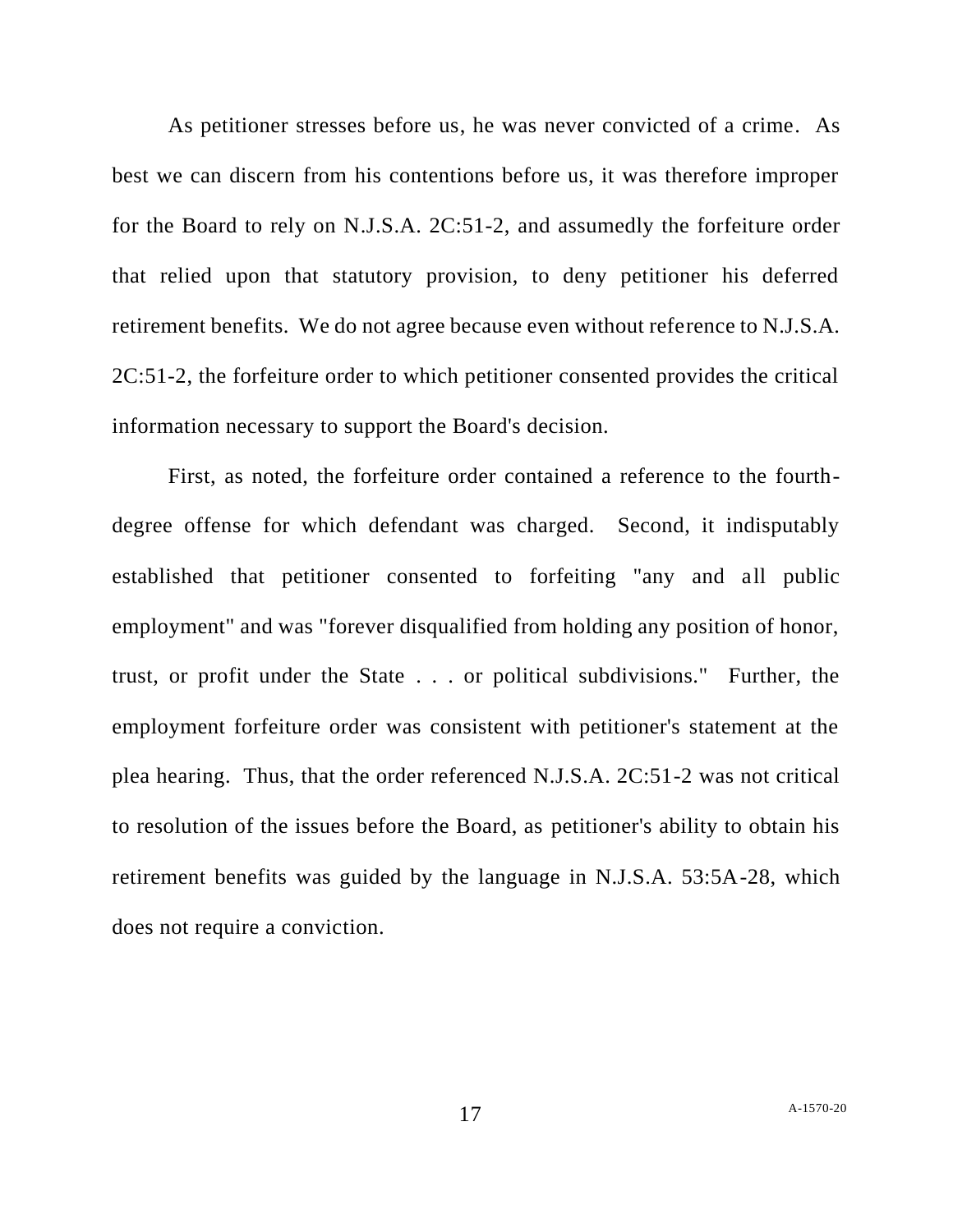Finally, we discern from petitioner's fourth point that he contends the forfeiture of his retirement benefits constitutes a violation of federal and state constitutional prohibitions against excessive fines. Petitioner's argument is grounded in the Eighth Amendment of the United States Constitution which provides that "[e]xcessive bail shall not be required, nor excessive fines imposed, nor cruel and unusual punishments inflicted." Similarly, Article I, Paragraph 12 of the New Jersey Constitution states that "[e]xcessive bail shall not be required, excessive fines shall not be imposed, and cruel and unusual punishments shall not be inflicted." We conclude that petitioner's argument is procedurally improper and substantively without merit.

His contention is procedurally defective because he failed to raise the argument in his administrative proceeding, and it is therefore not properly before us. We generally decline to consider questions or issues not presented below when an opportunity for such a presentation is available unless the questions raised on appeal concern jurisdiction or matters of great public interest. Nieder v. Royal Indem. Ins. Co., 62 N.J. 229, 234 (1973). Petitioner's contentions do not satisfy the Nieder exceptions.